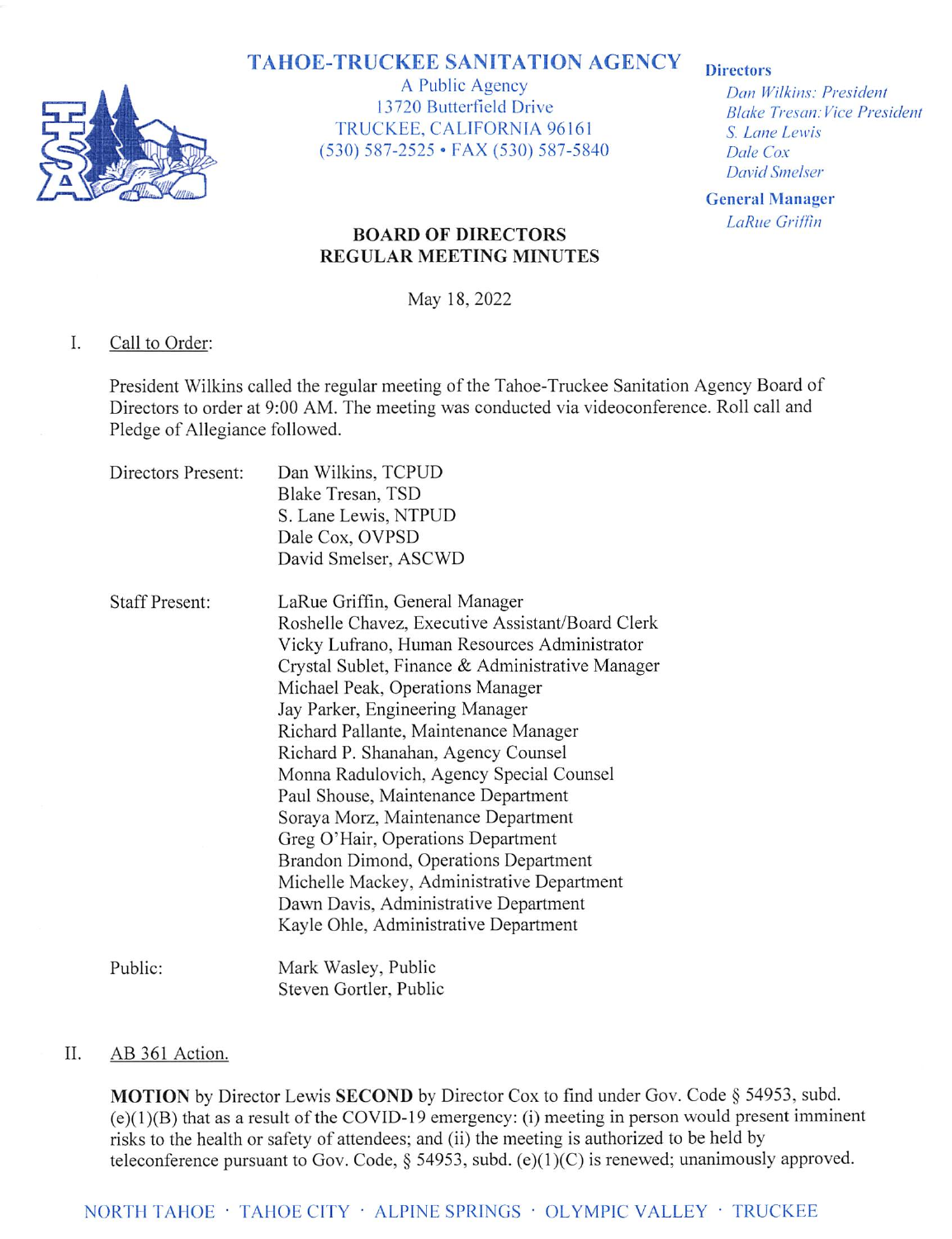The Board approved the motion by the following roll call vote:

AYES: Directors Tresan, Lewis, Cox, Smelser, and President Wilkins. NOES: None **ABSENT:** None **ABSTAIN:** None

Motion passed.

#### III. Public Comment.

There was no public comment. No action was taken by the Board.

#### IV. Professional Achievements, Awards & Anniversaries.

Mrs. Lufrano acknowledged Agency staff Jessie Denham for receiving his Wastewater Operator Grade II certification and was subsequently promoted to the Wastewater Operator Grade II position. The Board of Directors congratulated Jessie Denham on his achievements.

No action was taken by the Board.

#### Consent Agenda.  $\cdot$  V.

- 1. Ratify payment of general fund warrants.
- 2. Ratify approval of financial statements.

**MOTION** by Director Smelser **SECOND** by Director Tresan to approve the consent agenda; unanimously approved.

The Board approved the motion by the following roll call vote:

Directors Tresan, Lewis, Cox, Smelser, and President Wilkins. AYES: NOES: None ABSENT: None **ABSTAIN:** None

Motion passed.

#### VI. Regular Agenda.

1. Report from April 20, 2022 closed session meeting.

Mr. Griffin stated there was nothing to report from the April 20, 2022 closed session meeting.

No action was taken by the Board.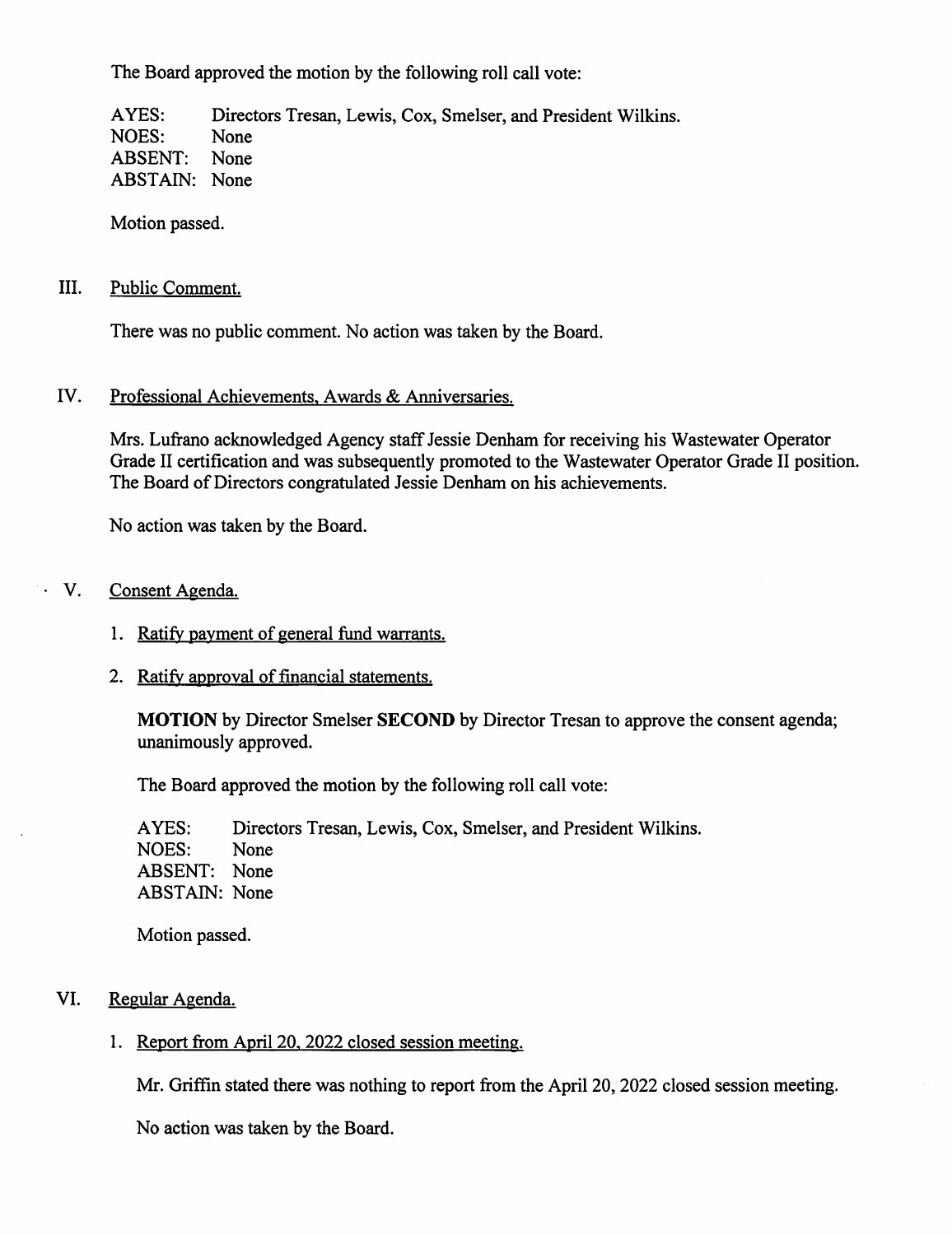2. Approval of the minutes of the regular Board meeting on April 20, 2022.

**MOTION** by Director Smelser **SECOND** by Director Tresan to approve the minutes of the regular Board meeting on April 20, 2022; unanimously approved.

The Board approved the motion by the following roll call vote:

Directors Tresan, Lewis, Cox, Smelser, and President Wilkins. AYES: NOES: None ABSENT: None **ABSTAIN: None** 

Motion passed.

# 3. Approval of cost-of-living adjustment and salary schedule for fiscal year 2022-2023.

Mrs. Chavez advised the Board there were public comment letters received regarding the agenda item discussion, which had been forwarded to them for their consideration.

**MOTION** by Director Lewis **SECOND** by Director Tresan to approve the cost-of-living adjustment and salary schedule for fiscal year 2022-2023; unanimously approved.

The Board approved the motion by the following roll call vote:

Directors Tresan, Lewis, Cox, Smelser, and President Wilkins. AYES: NOES: None ABSENT: None ABSTAIN: None

Motion passed.

# 4. Approval to reject bids for the 2022 Plant Improvements project.

MOTION by Director Cox SECOND by Director Lewis to reject bids for the 2022 Plant Improvements project; unanimously approved.

The Board approved the motion by the following roll call vote:

Directors Tresan, Lewis, Cox, Smelser, and President Wilkins. AYES: NOES: None ABSENT: None **ABSTAIN:** None

Motion passed.

5. Approval to solicit bids for the 2022 Digital Scanning of Sewer Lines project.

**MOTION** by Director Lewis SECOND by Director Smelser to approve the solicitation of bids for the 2022 Digital Scanning of Sewer Lines project; unanimously approved.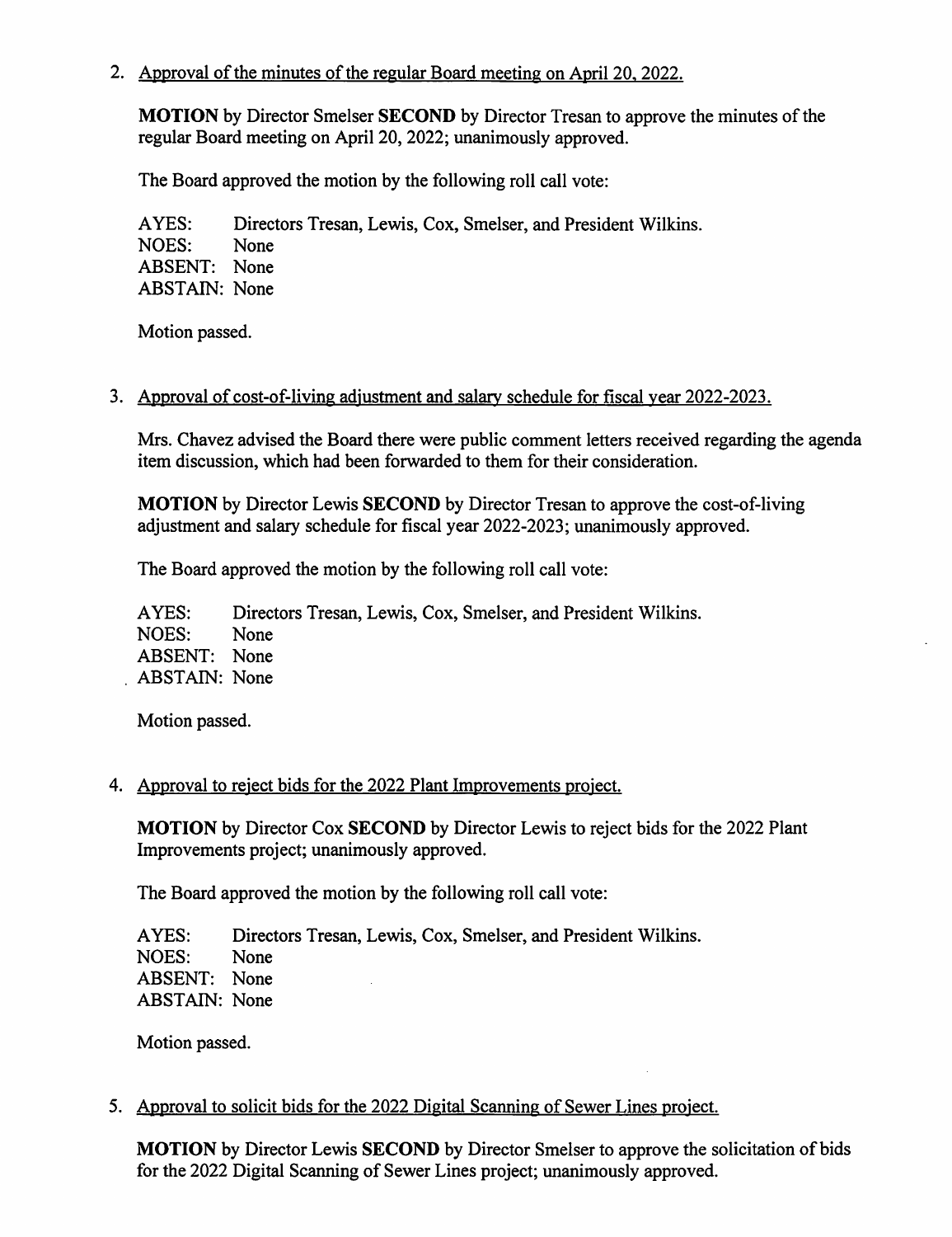The Board approved the motion by the following roll call vote:

AYES: Directors Tresan, Lewis, Cox, Smelser, and President Wilkins. NOES: None ABSENT: None **ABSTAIN:** None

Motion passed.

6. Approval to award bids for the procurement of hydrated lime, liquid oxygen, liquid sodium hydroxide, methanol, hydrochloric acid and liquid chlorine.

MOTION by Director Tresan SECOND by Director Lewis to award the bids for the procurement of hydrated lime, liquid oxygen, liquid sodium hydroxide, methanol, hydrochloric acid and liquid chlorine; unanimously approved.

The Board approved the motion by the following roll call vote:

AYES: Directors Tresan, Lewis, Cox, Smelser, and President Wilkins. NOES: None ABSENT: None **ABSTAIN:** None

Motion passed.

7. Approval to negotiate a contract for the procurement of ferric chloride.

**MOTION** by Director Cox **SECOND** by Director Smelser to approve staff to negotiate a contract for the procurement of ferric chloride; unanimously approved.

The Board approved the motion by the following roll call vote:

AYES: Directors Tresan, Lewis, Cox, Smelser, and President Wilkins. NOES: None ABSENT: None **ABSTAIN:** None

Motion passed.

### 8. Discussion of possible vote to select a Special District Representative to Placer LAFCO.

**MOTION** by Director Tresan SECOND by Director Cox to approve a vote for Mr. Rick Stephens to serve as the Special District Representative to Placer LAFCO; unanimously approved.

The Board approved the motion by the following roll call vote:

AYES: Directors Tresan, Lewis, Cox, Smelser, and President Wilkins. NOES: None ABSENT: None **ABSTAIN:** None